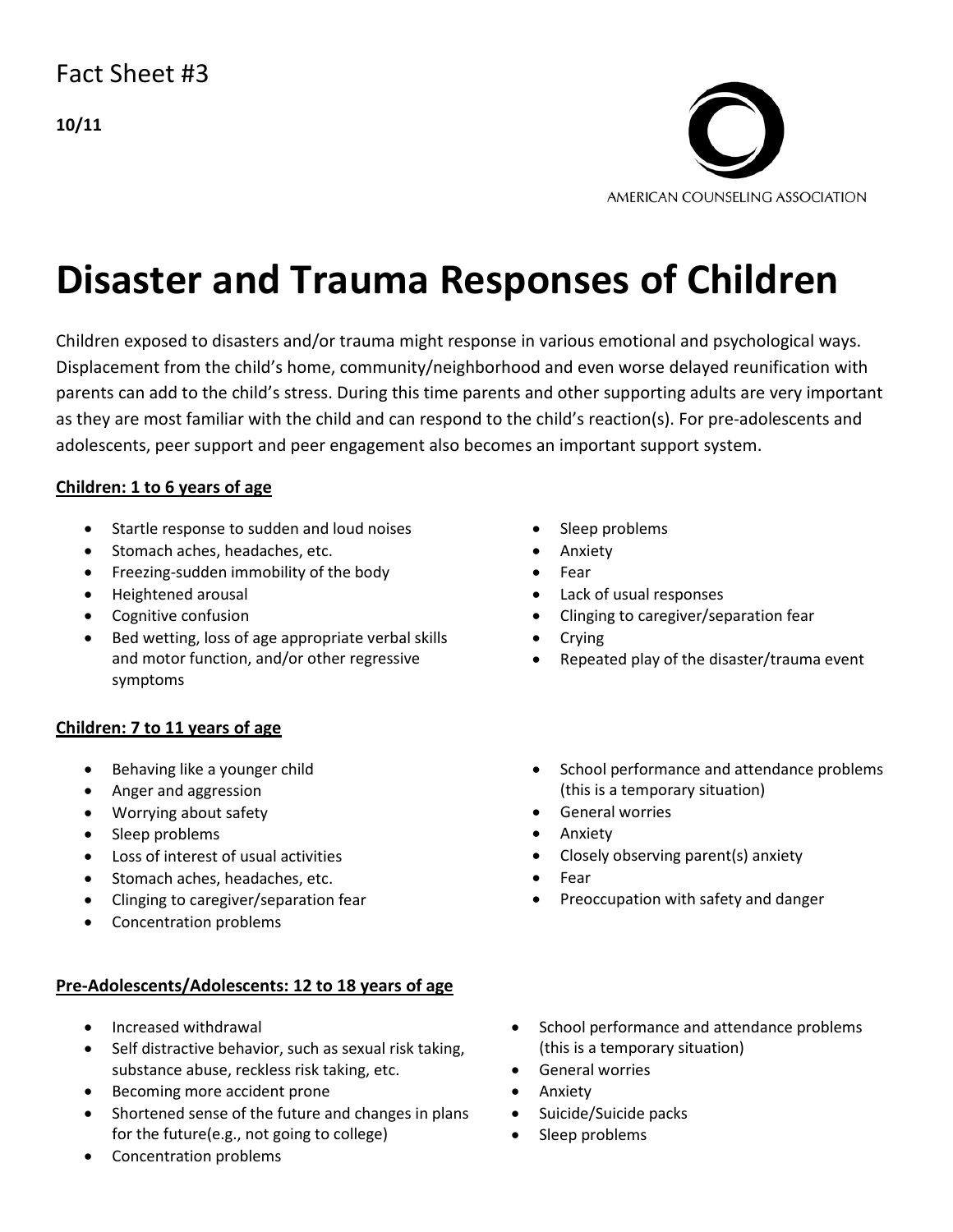# **Pre-Adolescents/Adolescents: 12 to 18 years (cont.)**

- Life-threatening re-enactment of the trauma/disaster
- Action oriented/wanting revenge
- **Depression**
- Changes in relationship patterns
- Rebellious behavior at home
- Self focused behavior (e.g., inability to think about others)
- Over- or under-eating (weight gain or weight loss)

# **Children and adolescents might have anxiety and fear that:**

- Another disaster will happen
- Someone will die
- They will be separated from the rest of their family
- They will be left behind all alone

#### **Parents can help their children and adolescents by:**

- Talking about the disaster and the damage a disaster might create
- Deciding which number to call and a place to meet in case of a disaster
- Putting supplies together for an emergency preparedness kit
- Safeguarding personal possessions and storing them where they are protected in case of a disaster

#### **Things that adults can do for children and adolescents following a disaster:**

- Create an environment that is safe Provide reassurance
- Be understanding of the child/adolescent's need to mourn his/her own loss
- Provide age appropriate information about the disaster/trauma event calmly and factually
- Limit TV time, where the disaster/trauma event is reported on
- Create routines (for work, play meals, and rest). If possible maintain the same predisaster/trauma routines
- Involve children/adolescents by giving them chores to make them feel that they are helping to restore their family and community
- Spend extra time with children at bed time
- Do not punish the child for regressive behavior (know that this is only temporary)
- Praise and recognize responsible and age appropriate behavior
- Work with the school, since short term memory might be impacted which makes test taking challenging
- Remember that a decrease in grades/school performance is only temporary
- Consult with a school counselor or counselor should you be worried about behavior (especially risky behavior in adolescents)
- Do not ignore threats of harm to self or others, seek professional help
- Provide opportunities to talk about the disaster/trauma event, but do not pressure the child/adolescent
- Encourage your children and adolescents to help develop a family disaster plan

#### **On-Line resources:**

American Counseling Association: http://www.counseling.org Disaster Help for Parents and Children:<http://www.childadvocate.net/disaster.htm>